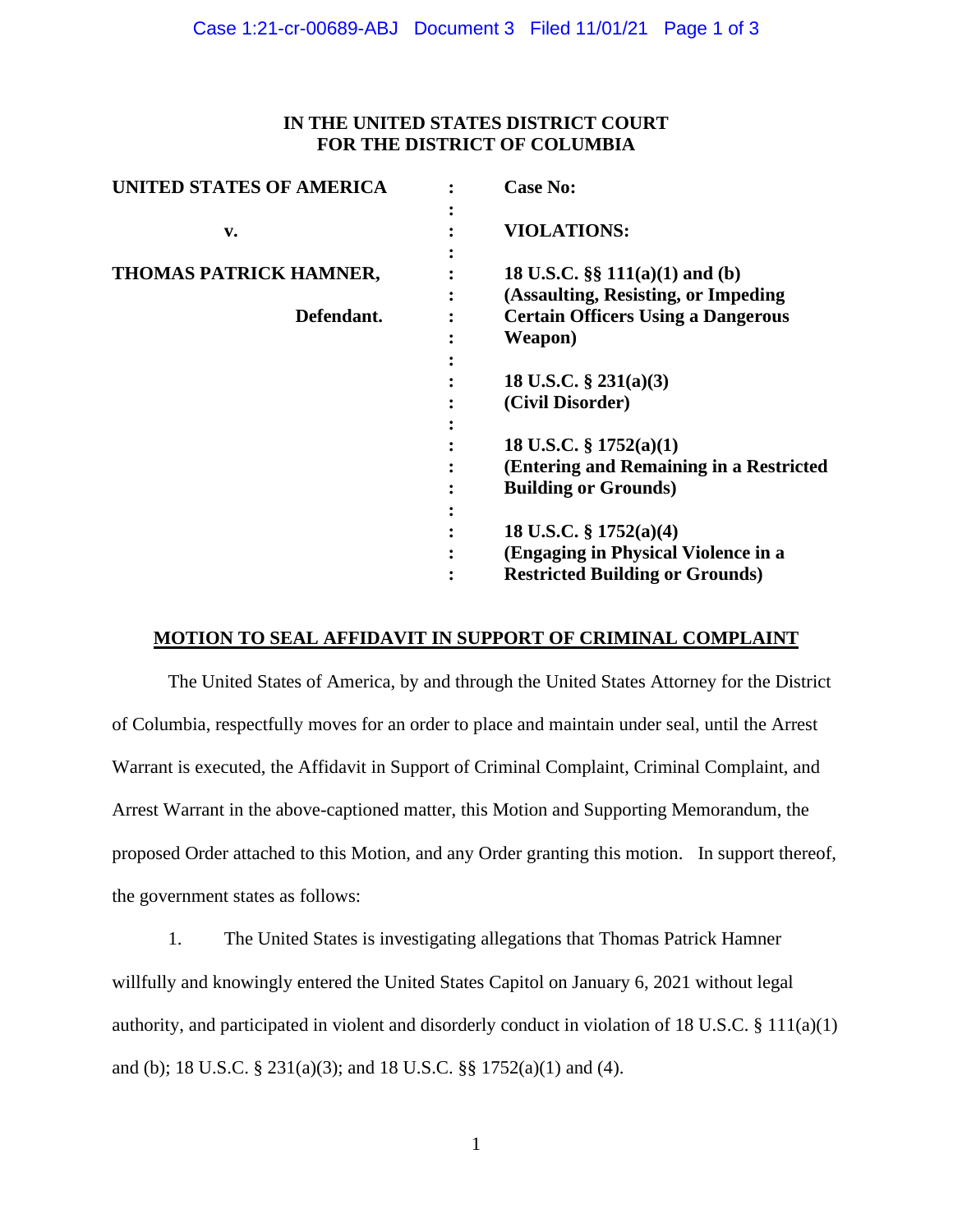#### Case 1:21-cr-00689-ABJ Document 3 Filed 11/01/21 Page 2 of 3

2. The Affidavit in Support of Criminal Complaint references evidence gathered in the course of the investigation. The evidence includes statements identifying the defendant by a special agent of the Federal Bureau of Investigation. The public disclosure of the Government's evidence could compromise the integrity of the investigation, including the ability of the United States to locate and arrest the defendant, and could needlessly expose the statements of the identifying agent before the defendant has been apprehended. The Government also anticipates imminently obtaining one or more search warrants for items believed to be in the defendant's possession. Premature disclosure of the charging documents may risk hampering those efforts or lead to the destruction of evidence. Thus, a sealing order is necessary to avoid hindering the ongoing investigation in this matter.

2. As stated in Washington Post v. Robinson, 935 F.2d 282, 288 (D.C. Cir. 1999), there is a presumption of access to Court proceedings. But, this can be overridden if  $\cdot\cdot\cdot(1)$ closure serves a compelling interest; (2) there is a substantial probability that, in the absence of closure, this compelling interest would be harmed; and (3) there are no alternatives to closure that would adequately protect the compelling interest.'" Id. at 290 (quoting Oregonian Pub. Co. v. United States Dist. Court, 920 F.2d 1462, 1466 (9th Cir. 1990)).

3. In this matter, the United States has a compelling interest in preserving the integrity of its investigation and arresting the defendant. A limited sealing order ensuring that filings related to the Criminal Complaint and Arrest Warrant are not accessible from the Court's public files is narrowly tailored to serve a compelling interest.

4. Furthermore, the United States respectfully submits that complying with the normal notice requirements of Washington Post would defeat the purpose of the motion to seal. Persons who know the criminal justice system also know that docketing a motion to seal an

2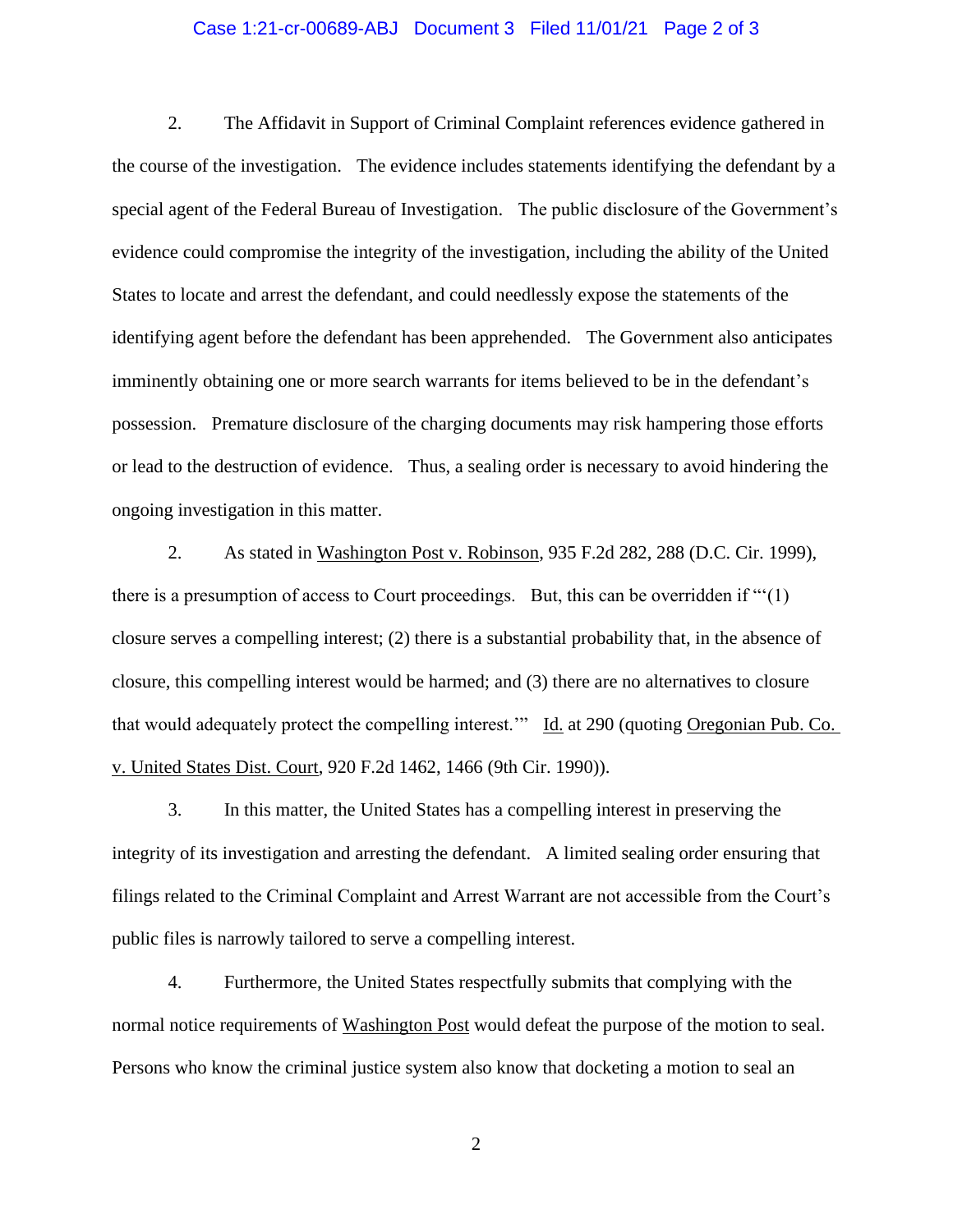#### Case 1:21-cr-00689-ABJ Document 3 Filed 11/01/21 Page 3 of 3

Affidavit in Support of Criminal Complaint and Arrest Warrant, or a resulting sealing order,

means that the defendant is charged with a crime, and the Government intends to arrest him.

Thus, if this Motion or a sealing order were to become public, it would be the same as making

public the Complaint and Arrest Warrant.

**WHEREFORE**, the United States respectfully requests that this Court issue an Order directing that the Clerk of the Court place and maintain under seal, until execution of the Arrest Warrant, the Affidavit in Support of Criminal Complaint, this Motion and Supporting Memorandum, the proposed Order attached to this Motion, and any Order granting this motion.

Respectfully submitted,

CHANNING D. PHILLIPS ACTING UNITED STATES ATTORNEY D.C. Bar No. 415793

By: /s/ *Douglas G. Collyer* DOUGLAS G. COLLYER NY Bar No. 519096 Assistant United States Attorney District of Columbia Detailee 14 Durkee Street, Suite 340 Plattsburgh, New York 12901 Telephone No. (518) 314-7818 Douglas.Collyer@usdoj.gov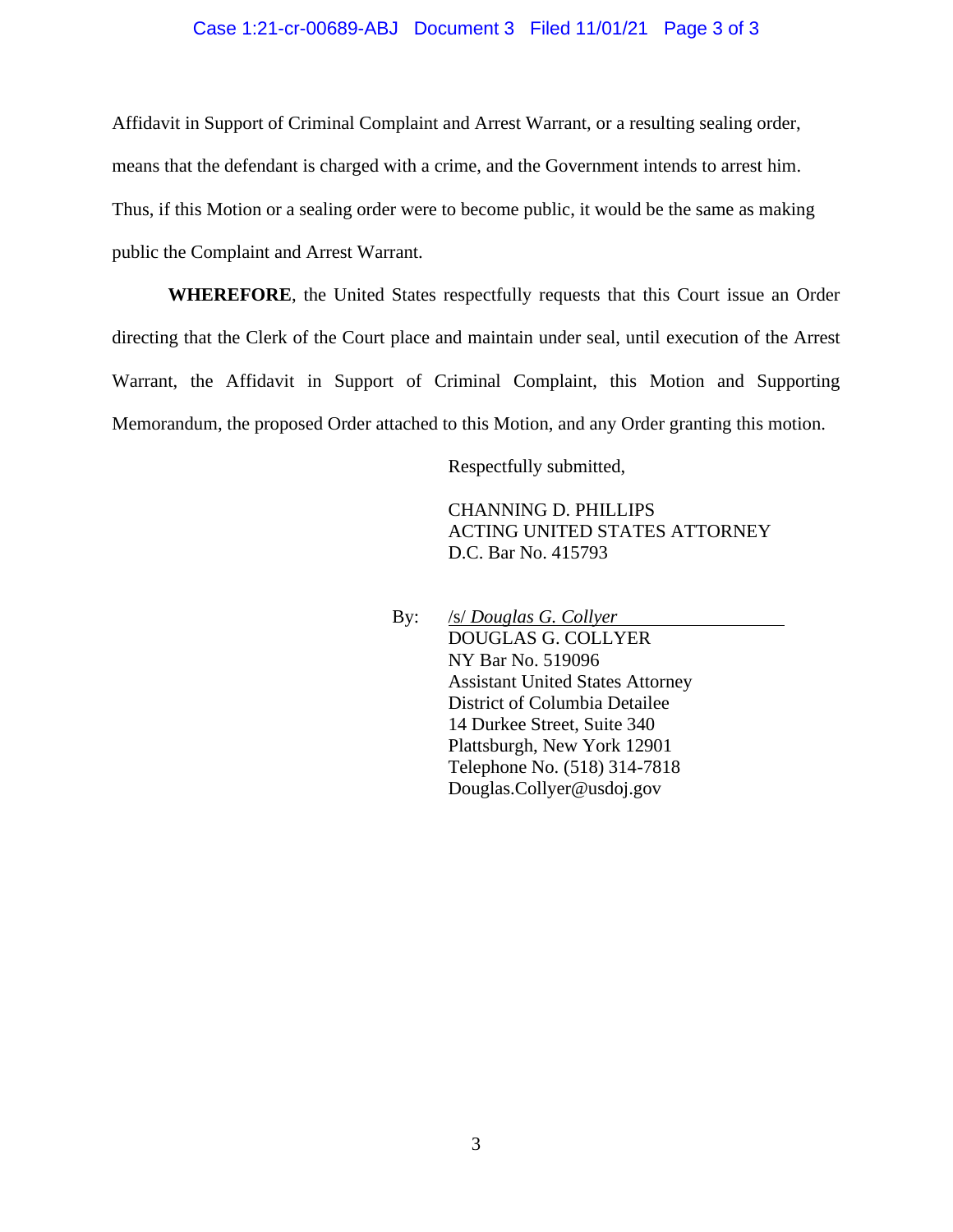# IN THE UNITED STATES DISTRICT COURT FOR THE DISTRICT OF COLUMBIA

| <b>UNITED STATES OF AMERICA</b> | <b>Case No:</b>                                                                             |
|---------------------------------|---------------------------------------------------------------------------------------------|
| v.                              | <b>VIOLATIONS:</b>                                                                          |
| <b>THOMAS PATRICK HAMNER,</b>   | 18 U.S.C. $\S\S 111(a)(1)$ and (b)                                                          |
| Defendant.                      | (Assaulting, Resisting, or Impeding<br><b>Certain Officers Using a Dangerous</b><br>Weapon) |
|                                 |                                                                                             |
|                                 | 18 U.S.C. $\S$ 231(a)(3)<br>(Civil Disorder)                                                |
|                                 | 18 U.S.C. $\S 1752(a)(1)$                                                                   |
|                                 | (Entering and Remaining in a Restricted<br><b>Building or Grounds)</b>                      |
|                                 |                                                                                             |
|                                 | 18 U.S.C. § 1752(a)(4)<br>(Engaging in Physical Violence in a                               |
|                                 | <b>Restricted Building or Grounds)</b>                                                      |

# **ORDER**

This matter having come before the Court pursuant to the application of the United States to seal criminal complaint, the Court finds that, because of such reasonable grounds to believe the disclosure will result in flight from prosecution, destruction of or tampering with evidence, intimidation of potential witnesses, and serious jeopardy to the investigation, the United States has established that a compelling governmental interest exists to justify the requested sealing.

1. IT IS THEREFORE ORDERED that the application is hereby GRANTED, and that the affidavit in support of criminal complaint and other related materials, the instant application to seal, and this Order are sealed until the arrest warrant is executed.